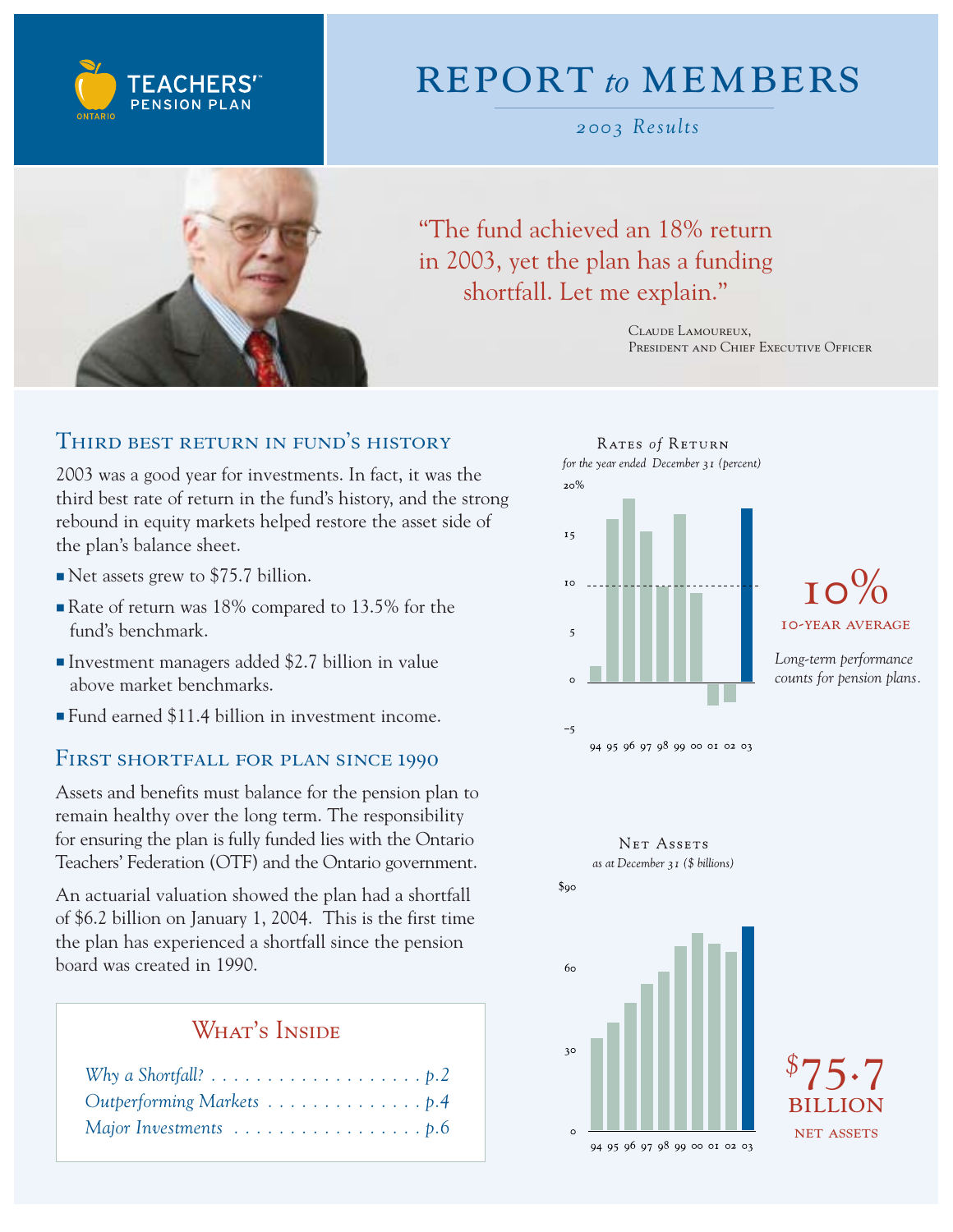## How did this shortfall happen?

The fund's investment performance alone does not determine the plan's well-being. While net assets increased to \$75.7 billion, future pension costs grew faster due to factors beyond our control.

Why? A combination of factors created a 'perfect storm' for most defined benefit pension plans.

- 1. **Dropping real interest rates** pushed future pension costs significantly higher. The independent actuary uses real interest rates (after inflation) to estimate how much the plan needs to pay all future promised pensions.
- 2. **Equity markets dropped** sharply producing negative returns for the plan in 2001 and 2002, although the fund's investments performed better than the markets during this downturn.
- 3. **Surpluses were used** to eliminate the government's special payments and to improve benefits, such as the 85 factor and improved pensions after age 65.

The net result is a plan shortfall. This is a serious shift from surpluses in recent years. However, the news is not surprising: we warned of a possible shortfall in last year's *Report to Members.*

The funding valuation, conducted by an independent actuary, measures the plan's ability to pay pensions over the next 70 years. It takes into account investment performance and the cost of future pensions as well as two factors outside our control: the levels of benefits and contributions. We cannot change the contribution rate or pension benefits. These are set by the OTF and the Ontario government, the plan's co-sponsors.

> "Assets and benefits must balance for the pension plan to remain healthy."



*When rates drop, pension costs increase substantially because the plan needs more money today to pay promised pensions in the future.*

"If rates today were approximately 4% as they were in 1998, the cost of future pensions would be \$15 billion less."



*Surplus created in the 1990s was used to improve benefits and eliminate the government's special contributions.*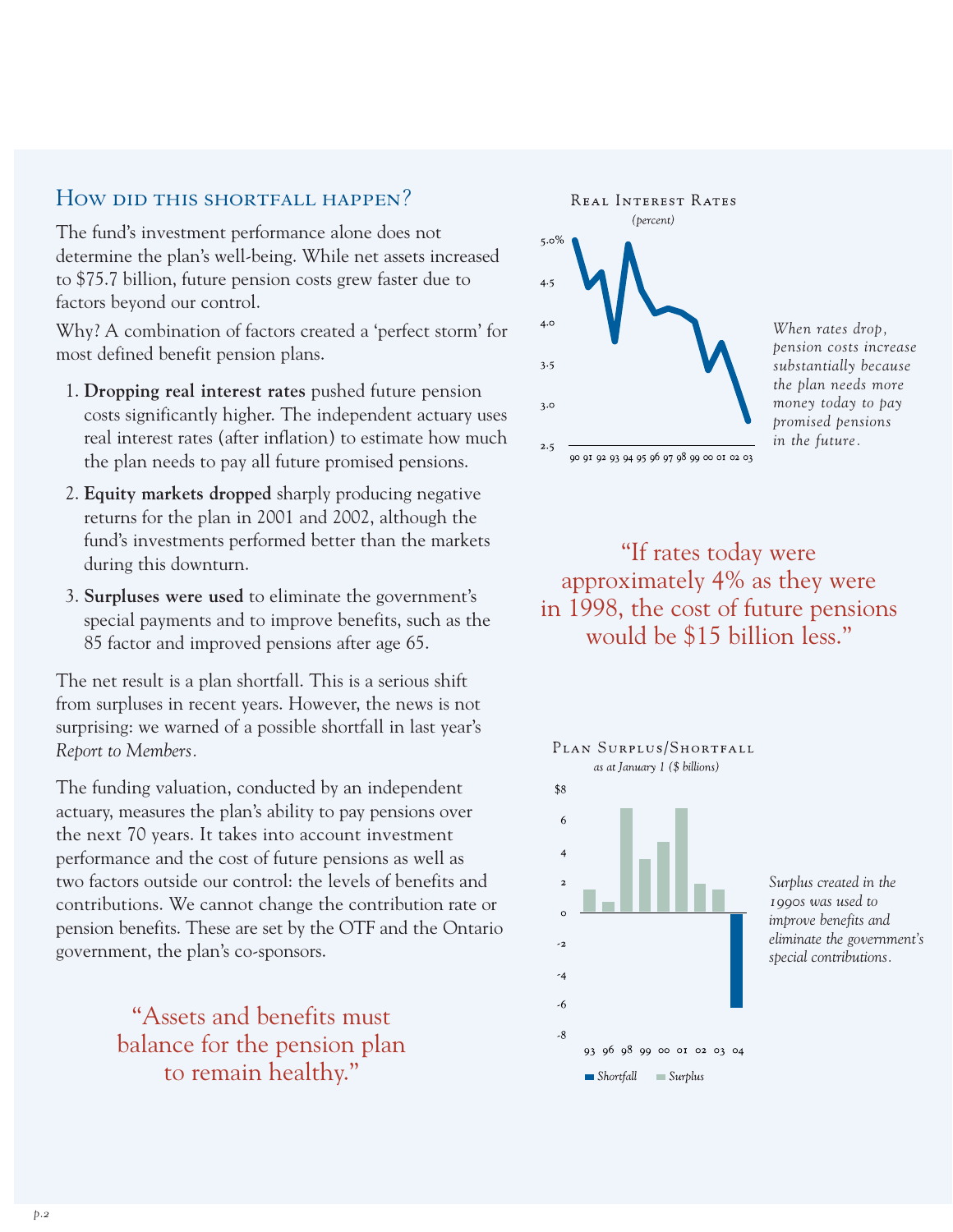

### How will this affect you?

The OTF and the Ontario government will decide how to respond to the current shortfall. As they deal with this challenge, it is important to remember your pension is secure and protected by Ontario law.

If the shortfall persists, there must be a plan to eliminate it by the end of 2005. The plan's January 1, 2006 valuation must be filed with the regulators.

### In closing

2003 brought new challenges for the pension plan. As always, we are fully committed to finding new ways to maximize returns to offset the impacts of difficult pension and investment realities.

C Jamoureus/

Claude Lamoureux, PRESIDENT AND CHIEF EXECUTIVE OFFICER

## Focus on Funding

**The important balance between benefits and assets**

The plan must maintain a balance over time between benefits and assets (contributions and investment returns). It must be healthy not just in 2004 and 2005 but 50, 60 and 70 years from now when it's paying benefits to new teachers who won't retire until well into the future.

That's why the plan's co-sponsors, the OTF and Ontario government, pay close attention to the long-term cost of benefits and the long-term value of contributions and investment returns, not just the immediate cost.

The funding valuation provides a snapshot of the future – the plan's bottom line. It tells us whether, at a particular point in time, the plan is fully funded and has enough money to cover the cost of future benefits promised to all current plan members.



*Currently, the cost of future benefits outweighs estimated contributions and returns creating an imbalance in the pension plan.* 

For more information, look for *Focus on Funding* under Publications at www.otpp.com.

Presentation of the 2003 Results will be webcast live at 5 pm, Thursday, April 1, 2004. www.otpp.com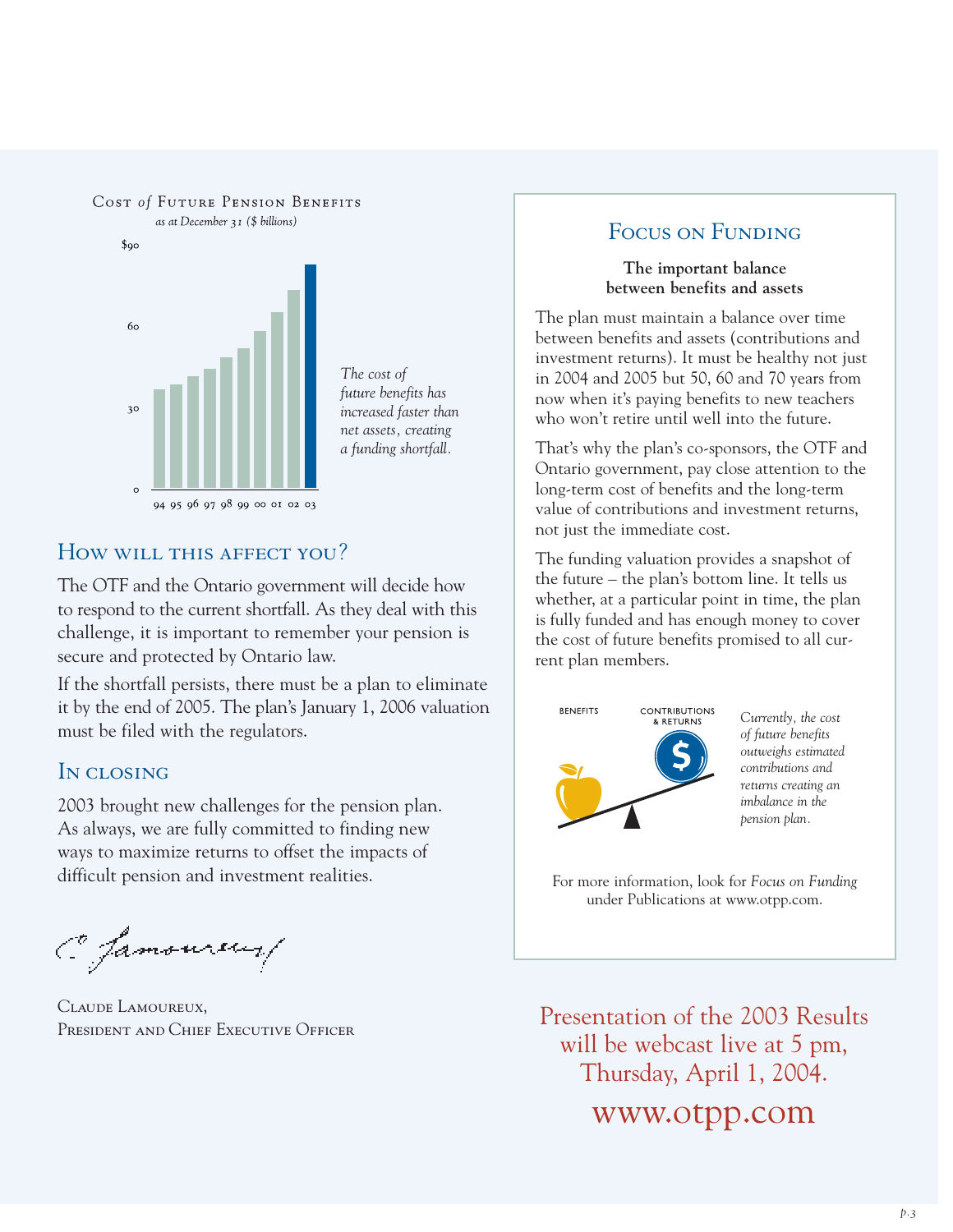# Investment Highlights

*The fund's 18% rate of return was the best ever one-year return compared to benchmark – and the third best overall performance in the fund's history.* 

By outperforming the benchmark's 13.5% rate of return, we generated \$2.7 billon in value above market performance.

#### Investment Performance *as at December 31*

| Rate of return on investments (%)              |              |              |                | 2003            | 2002                 |
|------------------------------------------------|--------------|--------------|----------------|-----------------|----------------------|
| Annual                                         |              |              |                | $18.0\% -2.0\%$ |                      |
| Composite benchmark                            |              |              |                | 13.5            | $-4.8$               |
| Average annual<br>compound rates of return (%) | $I \gamma r$ | $4 \gamma r$ | $5 \text{ yr}$ | IO yr           | <i>Since</i><br>1990 |
| Our return                                     | 18.0         | 5.4          | 7.7            | 10.0            | 11                   |
| Benchmark                                      | 135          | 19           | 4.8            | 8.5             | 85                   |

# "We reduced risk to the fund in 2003 while increasing returns through value-added activities."



Bob Bertram, Executive Vice-President, **INVESTMENTS** 



INCOME for the year ended December  $31$  (\$ billions)



*The fund gained \$11.4 billion in investment income and \$1.4 billion in contributions in 2003.*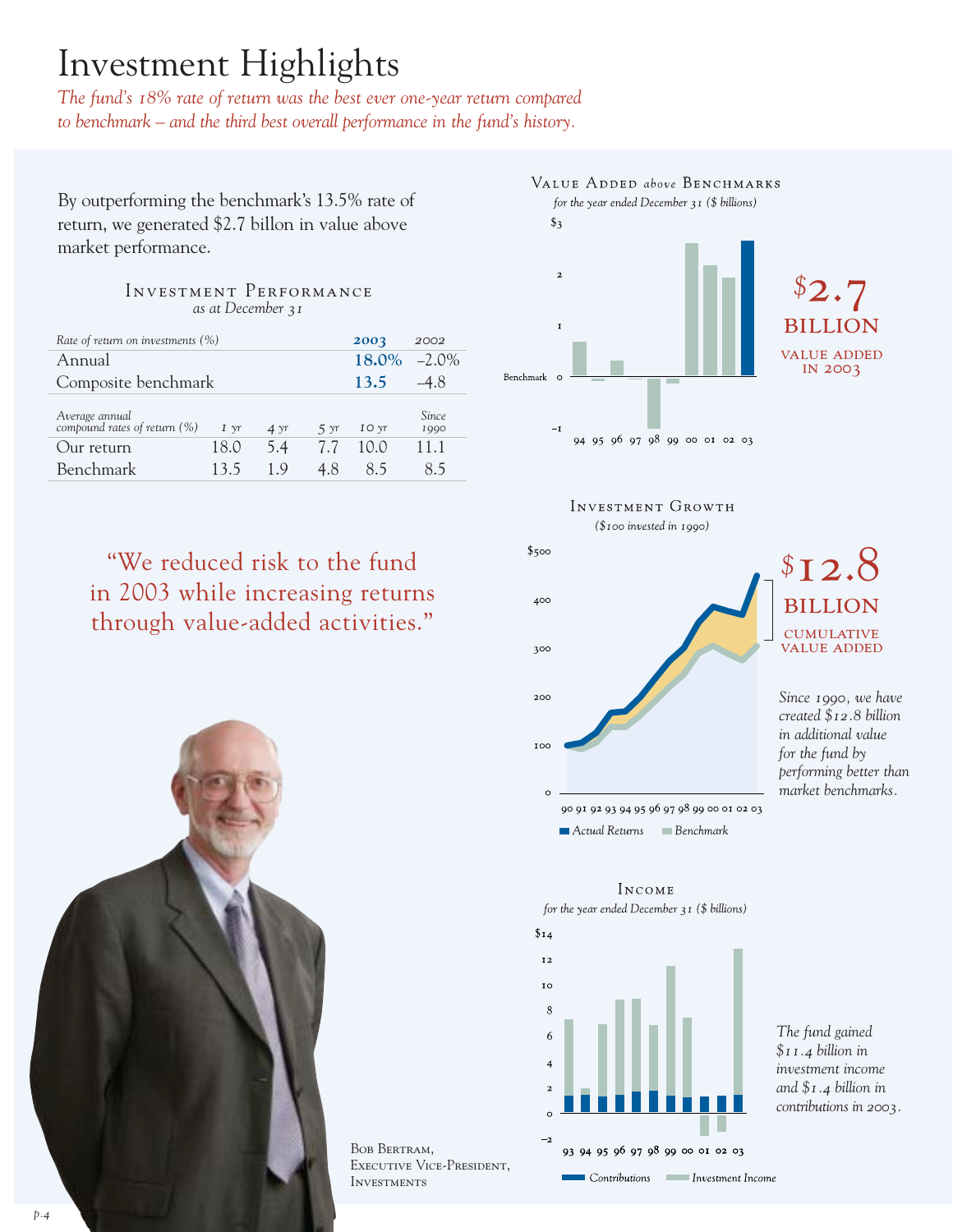#### RATES OF RETURN COMPARED TO BENCHMARKS

|                                             | Investment returns | Benchmark | Composite Benchmark                        |
|---------------------------------------------|--------------------|-----------|--------------------------------------------|
| Fixed income and Absolute return strategies | 18.8%              | 10.8%     | Scotia Capital Treasury Bills (91 days)    |
|                                             |                    |           | Custom Canada Bond Universe                |
|                                             |                    |           | Custom Net Ontario Debenture               |
| Canadian equity                             | 31.5               | 26.7      | S&P/TSX Composite                          |
| U.S. equity                                 | 6.3                | 5.3       | <b>S&amp;P 500</b>                         |
| Non-North American equity                   | 15.2               | 14.5      | Morgan Stanley EAFE & Emerging Markets     |
|                                             |                    |           | Custom NONA National Index                 |
| Inflation-sensitive investments             | 9.8                | 6.6       | Scotia Capital Real-Return Bond            |
|                                             |                    |           | Custom U.S. Treasury Inflation-            |
|                                             |                    |           | <b>Protected Securities</b>                |
|                                             |                    |           | Goldman Sachs Commodities                  |
|                                             |                    |           | $CPI$ plus $4\%$                           |
| Total Fund                                  | 18.0%              | 13.5%     | Benchmark weighted by the policy asset mix |





*We have reduced exposure to equities to 46% of the fund and are actively seeking alternatives to public equity markets in infrastructure investments (electrical utilities, airports, highways, timberlands), fixed income and private equity.*



*Teachers' Merchant Bank, the private equity arm of the fund, delivered a 40.6% one-year rate of return – outperforming its benchmark for \$390 million in value added.*

FIXED INCOME

as at December 31, 2003 (\$ billions)



*Fixed income accounted for 26% of the fund at year end. Excellent performances were delivered using absolute return strategies and hedge funds, as well as bonds and money markets.*



*These investments, 28% of the fund, generally rise with inflation making them a good match for paying pensions.*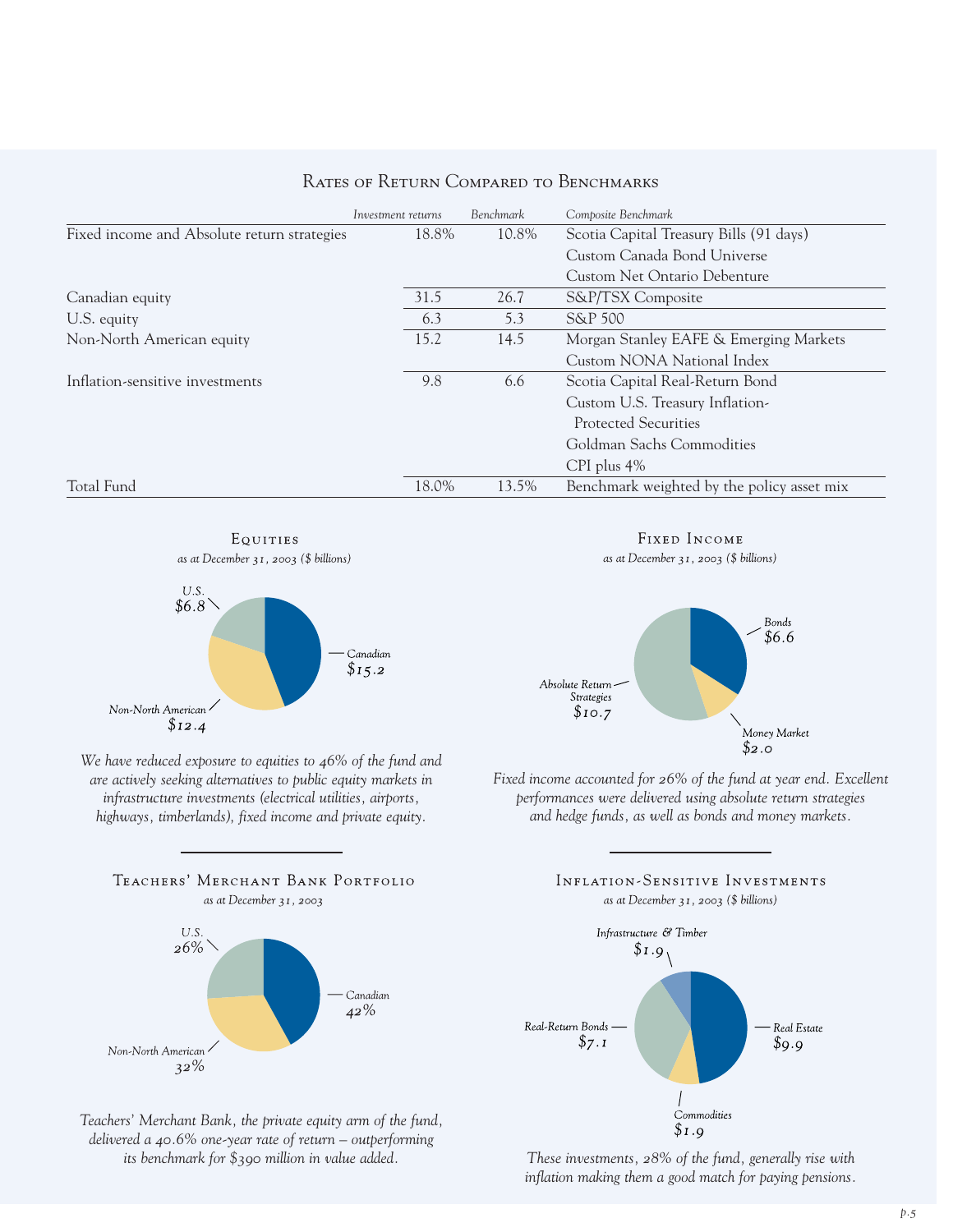# Major Investments

*As at December 31, 2003*

| REAL ESTATE MANAGED BY SUBSIDIARY             | $($$ billions) |
|-----------------------------------------------|----------------|
| Cadillac Fairview                             | \$9.9          |
| BONDS AND REAL-RETURN                         |                |
| <b>INVESTMENTS</b>                            | (\$ billions)  |
| Province of Ontario and provincial bonds      | \$13.0         |
| Government of Canada bonds                    | 9.4            |
| Real-return bonds and inflation indexed notes | 7.0            |
| Canadian and international corporate bonds    | 3.9            |
| Canadian treasury bills                       | 2.3            |
| Commercial paper                              | 0.8            |
| U.S. Government agency and treasury bonds     | 0.6            |
| Index-linked mortgages                        | 0.3            |
| Discount and interest-bearing notes           | 0.2            |
| LARGEST PRIVATE EQUITY INVESTMENTS            |                |

| Absolute Return Fund, Limited          |
|----------------------------------------|
| Baillie Gifford Emerging Market Fund   |
| BC European Capital VII                |
| Friedrich Grohe AG                     |
| Hancock Natural Resources Group Inc.   |
| Luscar Energy Partnership              |
| MidOcean Partnership                   |
| Maple Leaf Sports & Entertainment Ltd. |
| Relational Investors LLC               |
| Western Sydney Orbital Funding Trust   |

#### CORPORATE SHARES AND INCOME TRUST UNITS *(millions) Shares Fair Value* SECURITY NAME Nexen Inc. 19.5 \$ 918.5 Fording Canadian Coal Trust 13.0 609.8 Shoppers Drug Mart Corporation 17.5 525.5 Maple Leaf Foods Inc. 42.7 448.6 Capital International Emerging Countries Fund 9.6 444.5  $YPG LP<sup>1</sup>$  35.3 409.9 Macquarie Infrastructure Group 120.4 402.8 WestJet Airlines Ltd. 12.5 354.4 BCE Inc. 10.4 305.0 Royal Bank of Canada 4.8 296.4 Bank of Nova Scotia 4.3 284.9 Bank of Montreal 5.0 269.7 Alcan Inc. 3.8 232.5 Toronto-Dominion Bank, The 5.0 216.4 Transurban Group 48.2 209.0 Canadian Imperial Bank of Commerce 3.0 192.5 Macdonald, Dettwiler and Associates Ltd. 8.1 191.7 Sun Life Financial Inc. 5.4 174.0 Sobeys Inc. 5.1 168.8 Nortel Networks Corporation 30.7 168.4 Manulife Financial Corporation 4.0 166.7 EnCana Corp 3.0 152.3 Barrick Gold Corporation 5.1 150.1 Canadian National Railway Company 1.6 128.8 Suncor Energy, Inc. 3.5 114.7 Nestlé SA 0.4 113.2 Placer Dome Inc. 4.9 112.6 TransCanada Corporation 4.0 111.9 Petro-Canada 1.7 109.8

Southern Cross FLIERS Trust 1.0 109.2

<sup>1</sup> *Exchangeable for Yellow Pages Income fund units.*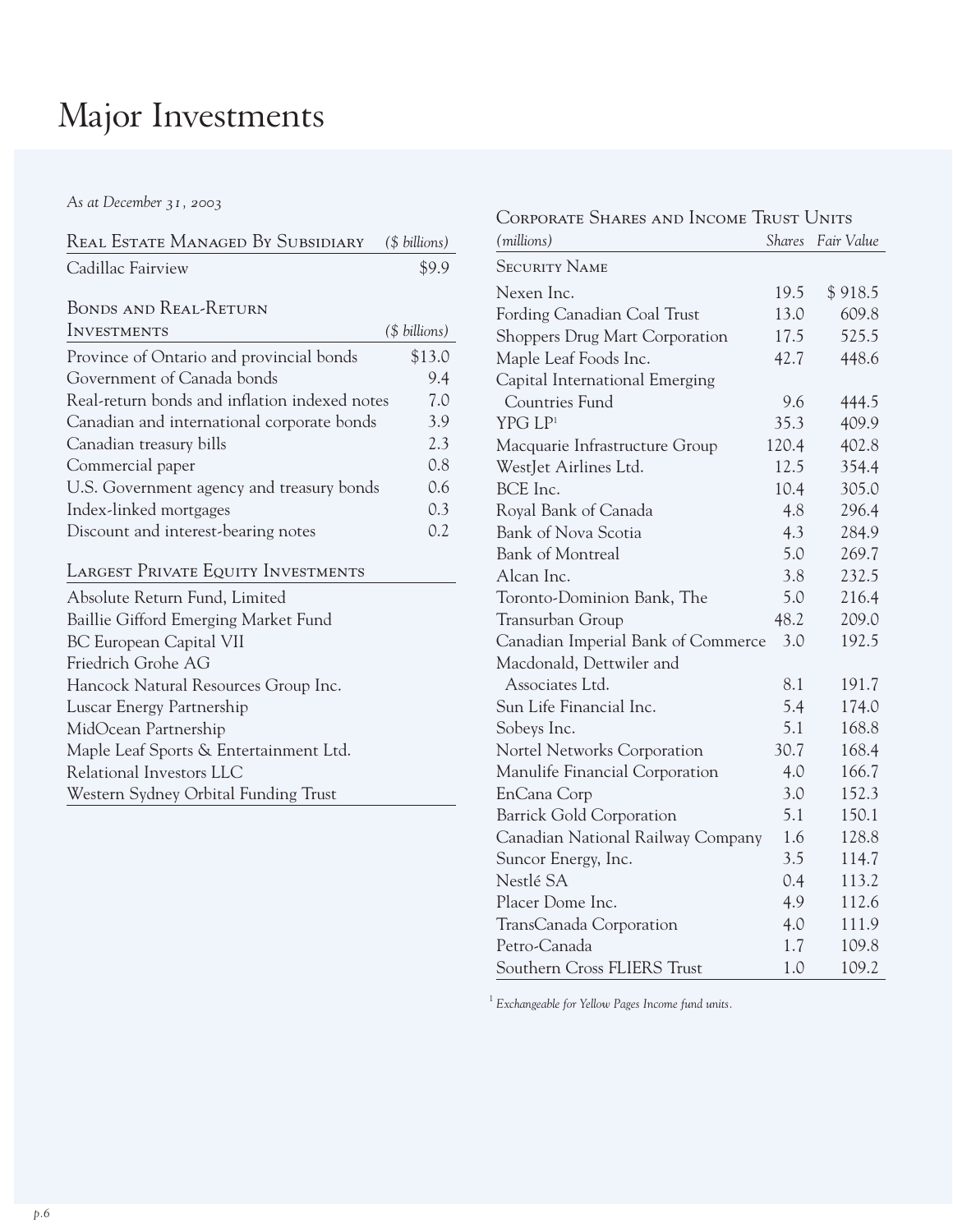# Outstanding Service to Members

*We strive to serve each member's individual needs with personal, immediate service every time out.* 

# Quality service index

We define outstanding service as the ability to provide accurate, timely, personal and attentive service in a cost-effective way. In 2003, members gave our services a 9.0 rating on a 10-point scale.



### DOING MORE ONLINE

We've enhanced *iAccess*, our secure member Web site, adding a pension calculator, e-mail communications, educational presentations, and access to benefit statements. Once you're registered, it's easy to get personal information about your pension benefits whenever you need it.

"Innovation is aimed at giving members outstanding service in whatever manner or medium they choose – electronically, over the phone, or in person."





#### NUMBER of NEW RETIREMENT PENSIONS

*5,500 teachers retired in 2003.* 



94 95 96 97 98\*99 00 01 02 03

\*1998: 85 factor introduced

for the year ended December  $31$  (\$ billions)

 $\Omega$ 



*The plan pays out more than twice as much in benefits as it receives in contributions each year.*





*The number of pensioners has doubled in the last 10 years.*

Rosemarie McClean, Vice-President, Member Services